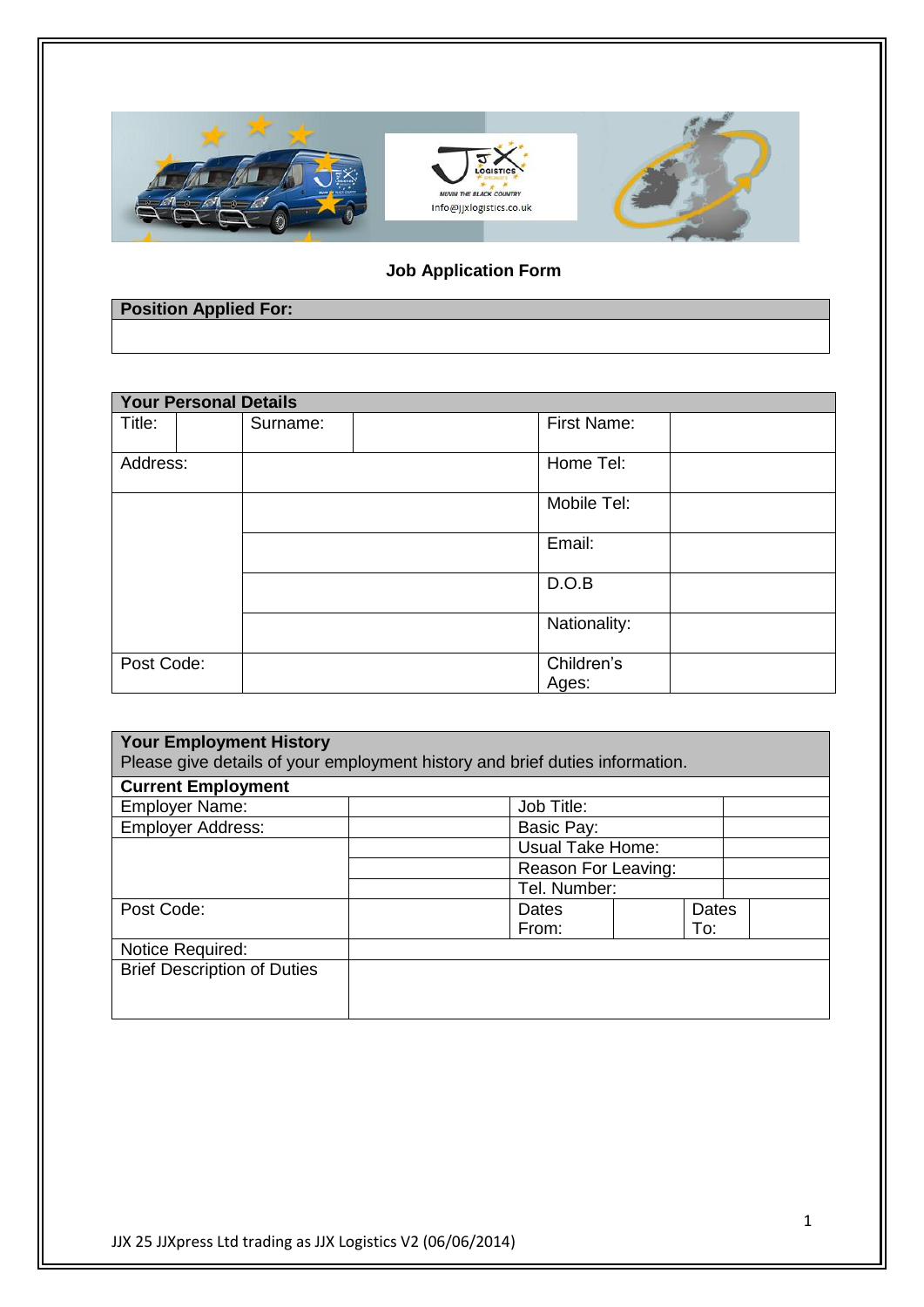| <b>Previous Employment</b>           |           |           |         |                       |  |  |  |
|--------------------------------------|-----------|-----------|---------|-----------------------|--|--|--|
| Employers Name and<br><b>Address</b> | Job Title | Date From | Date To | Reason for<br>Leaving |  |  |  |
|                                      |           |           |         |                       |  |  |  |
|                                      |           |           |         |                       |  |  |  |
|                                      |           |           |         |                       |  |  |  |
|                                      |           |           |         |                       |  |  |  |

| <b>Your Education and Qualifications</b> |                   |                       |           |         |  |  |
|------------------------------------------|-------------------|-----------------------|-----------|---------|--|--|
| Education / Qualification<br>Details     | Grade /<br>Result | School /<br>College / | Date From | Date To |  |  |
|                                          |                   | Provider              |           |         |  |  |
|                                          |                   |                       |           |         |  |  |
|                                          |                   |                       |           |         |  |  |
|                                          |                   |                       |           |         |  |  |
|                                          |                   |                       |           |         |  |  |
|                                          |                   |                       |           |         |  |  |

| <b>Your Licence Details</b> |                          |           |
|-----------------------------|--------------------------|-----------|
| Licence Number:             | <b>Expiry Date:</b>      |           |
| <b>LGV Class:</b>           | <b>LGV Expiry Date:</b>  |           |
| <b>Total Tears LGV:</b>     | <b>Forklift Licence:</b> | Yes<br>No |
| Details of Endorsements:    |                          |           |

| <b>Driving Work Experience</b> |       |        |              |             |       |        |              |
|--------------------------------|-------|--------|--------------|-------------|-------|--------|--------------|
|                                | Often | Rarely | <b>Never</b> |             | Often | Rarely | <b>Never</b> |
| Rigids:                        |       |        |              | ADR:        |       |        |              |
| Tail Lift:                     |       |        |              | Nights Out: |       |        |              |
| Flat bed:                      |       |        |              | Any Other   |       |        |              |
| Multi drop:                    |       |        |              | Skills:     |       |        |              |
| <b>RDC Deliveries</b>          |       |        |              | Please      |       |        |              |
| <b>GKN Chep Pallets:</b>       |       |        |              | specify     |       |        |              |
|                                |       |        |              |             |       |        |              |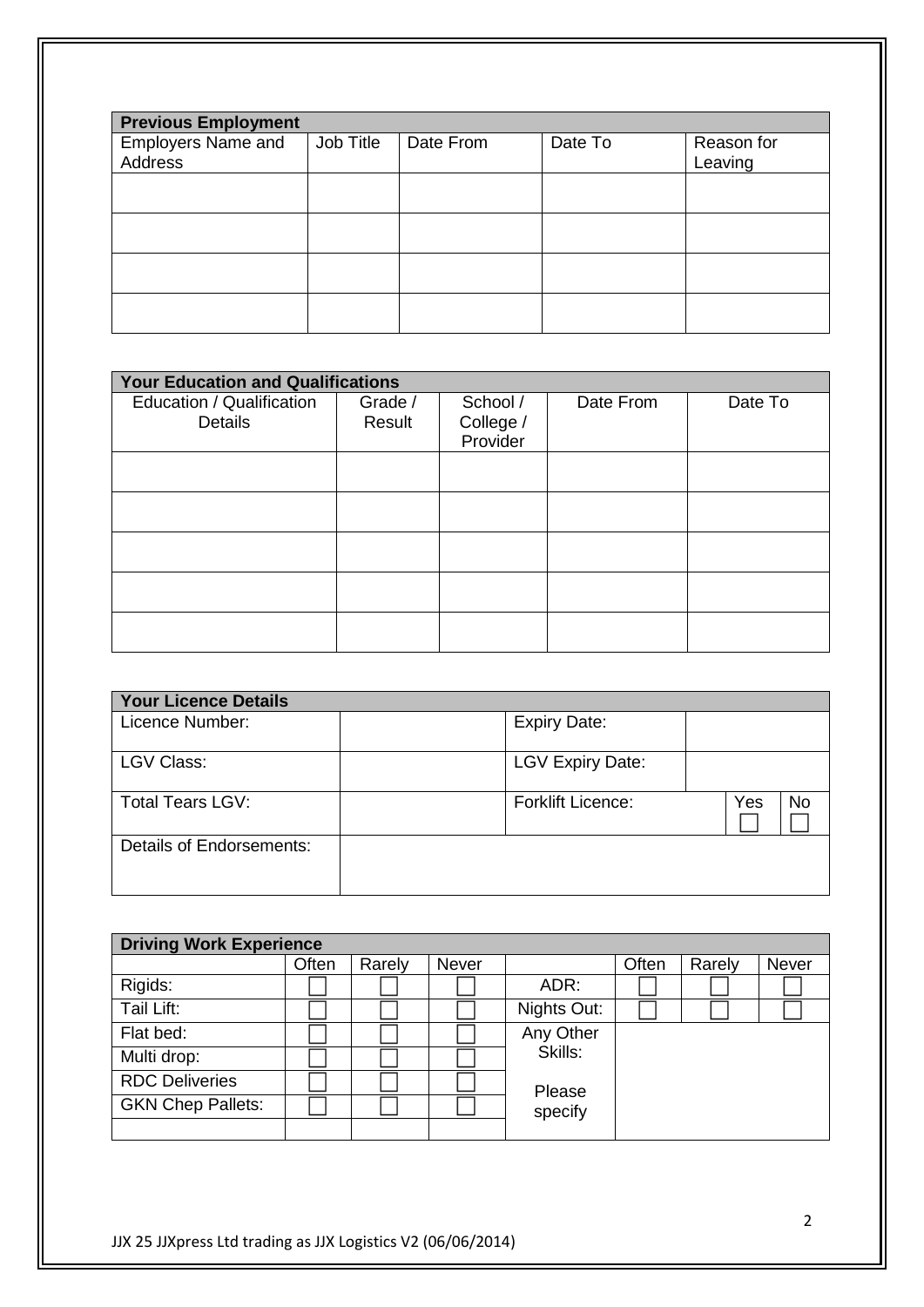| <b>Your Medical History</b>                                                                                                                                                                                                                   |      |  |     |  |  |
|-----------------------------------------------------------------------------------------------------------------------------------------------------------------------------------------------------------------------------------------------|------|--|-----|--|--|
| It is important that you provide full and correct information in this section:                                                                                                                                                                |      |  |     |  |  |
| Do you require glasses for driving?                                                                                                                                                                                                           | Yes  |  | No. |  |  |
| Do you smoke?                                                                                                                                                                                                                                 | Yes. |  | No. |  |  |
| Do you require regular medication?                                                                                                                                                                                                            | Yes  |  | No. |  |  |
| If yes, please give details:                                                                                                                                                                                                                  |      |  |     |  |  |
| Do you suffer from a disability?                                                                                                                                                                                                              | Yes  |  | No  |  |  |
| If yes, please give details:                                                                                                                                                                                                                  |      |  |     |  |  |
| Have you suffered from any of the following ailments in the past?<br>Yes<br>No.<br>Problems with Eyes, Circulation, Heart, Skin, Joint, Bones &<br>Tendons. Diabetes, Epilepsy or Fainting Attacks, Back Trouble,<br>Arthritis or Rheumatism. |      |  |     |  |  |
| If yes, please give details:                                                                                                                                                                                                                  |      |  |     |  |  |

| <b>Supplementary Information</b>                                                    |                                                                                                                                         |     |     |     |  |
|-------------------------------------------------------------------------------------|-----------------------------------------------------------------------------------------------------------------------------------------|-----|-----|-----|--|
| Are you willing to work overtime, nights and weekends if required?                  | Yes                                                                                                                                     |     | No  |     |  |
| Are you willing to work Nights Out?                                                 | Yes                                                                                                                                     |     | No. |     |  |
| Do you have pre-existing commitments which may limit working<br>hours?              |                                                                                                                                         |     |     | No  |  |
| If yes, please give<br>details:                                                     |                                                                                                                                         |     |     |     |  |
| Do you have pre-existing holidays arranged?                                         |                                                                                                                                         | Yes |     | No  |  |
| If yes, please provide<br>dates and details:                                        |                                                                                                                                         |     |     |     |  |
| Are you related or acquainted to an employee of JJX Logistics?                      | Yes                                                                                                                                     |     | No. |     |  |
| If yes, please give<br>details:                                                     |                                                                                                                                         |     |     |     |  |
| $(1974)$ ?                                                                          | Have you ever been convicted of a Criminal Offence which is not<br>'spent' under the provisions of the Rehabilitations of Offenders Act | Yes |     | No. |  |
| If yes, please give<br>details:                                                     |                                                                                                                                         |     |     |     |  |
| Please provide details of<br>why you wish to be a<br>part of JJX Logistics<br>Team: |                                                                                                                                         |     |     |     |  |